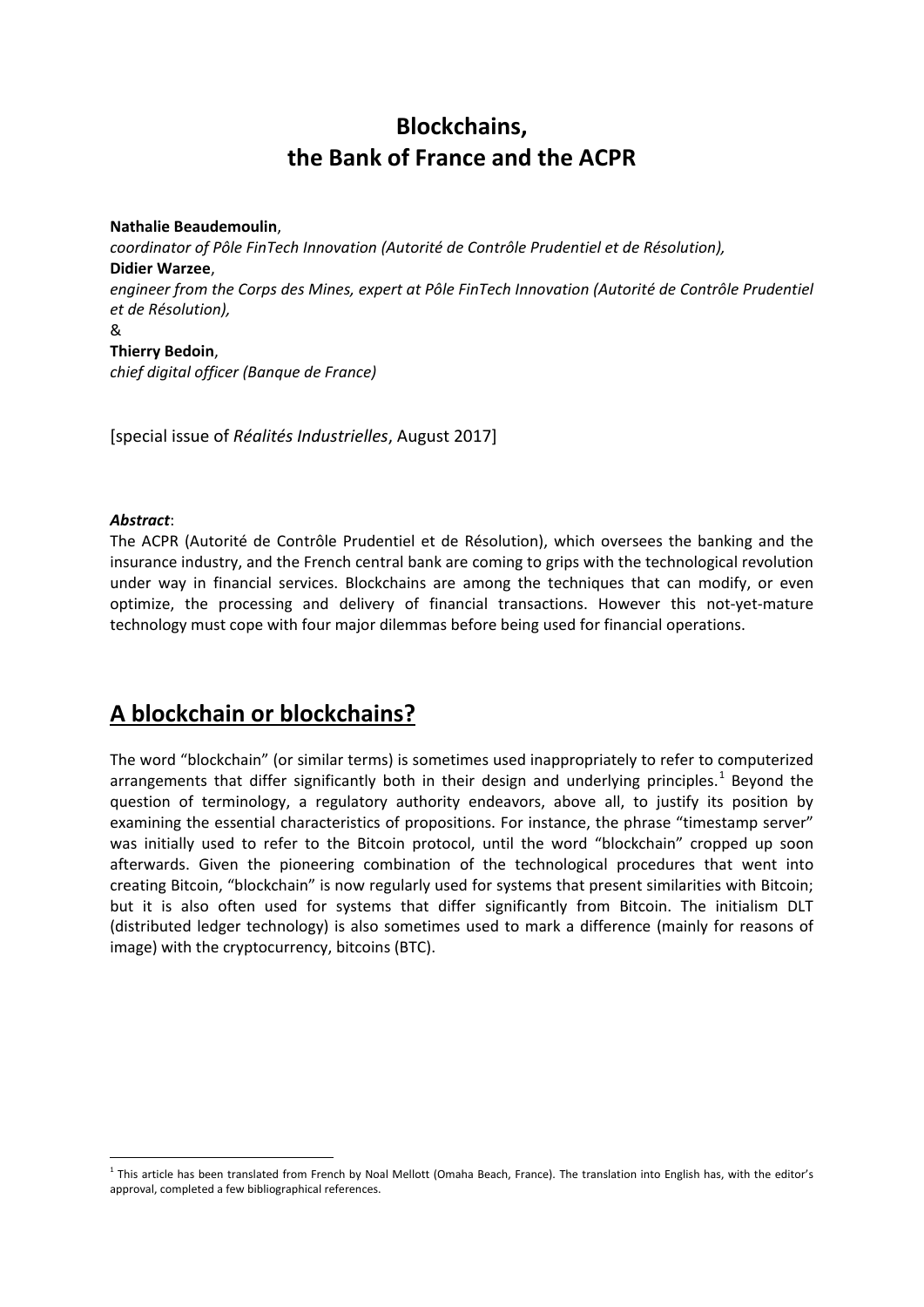Not considered to be legal tender, bitcoins are intrinsically and highly risky for their bearers due to volatility and the corroborated risks of fraudulent practices. They also hamper the fights against money laundering and the financing of terrorism, since the anonymity of bearers violates the fundamental principle in the financial world about identifying the parties to a contract. As a consequence, public authorities, both French and European, have justifiably taken up strong positions on bitcoins in order to inform the public and warn against the risks as best possible.<sup>[2](#page-1-0)</sup>

Some promoters of technological procedures of a blockchain type have subsequently tried to protect themselves from being assimilated with bitcoins. Nonetheless, they are still advocating a fully decentralized method that they claim — owing to the hoped-for elimination of intermediaries and even of a central authority — will be a major vector for overhauling financial services or even society. This technology is thus placed at the service of a philosophy that we might qualify as libertarian: it promises the return (as primitive as digital) to direct financial transactions between individuals through a fully decentralized procedure for generating "trust".

Apart from these rather utopian claims, blockchain technology has sufficiently remarkable characteristics for financial agents (whether new or established) and financial authorities — including the Bank of France and the ACPR (Autorité de Contrôle Prudentiel et de Résolution, which oversees the banking and insurance industry in France) — to take a closer look.

### **What potential for open, decentralized blockchains in the financial sector?**

Apart from bitcoins as a virtual money, what has aroused enthusiasm for blockchains is its proposed system of confidence. This is what has whetted the creativity of financial agents, in particular the many start-ups that see this technology as a way to compete with financial establishments.

Bitcoin's creator(s) designed the original blockchain as a decentralized system that, without a trusted third party, relies on cryptographic techniques to ensure all at once: the transparency, security and anonymity of direct peer-to-peer electronic transactions. Distributed over a considerable number of nodes in a network, the completely transparent ledger of these transactions is claimed to be indestructible. Its integrity is guaranteed by a procedure that entails, for each validation of a new block of transactions (secured via a proof-of-work consensus protocol), the integration of the hash value of the preceding chain of blocks.

A quality often vaunted by this technology's promoters is that the distributed database cannot be altered. This is intended to inspire confidence in the ledger, a confidence that serves as the grounds for their plans for ledgers (or registers) of information or transactions (via the use of tokens) in the real world.

Beyond these advantages however, significant limitations soon appeared, to name but two: the volume of transactions that can be processed and the time needed to do so. Other procedures have been worked out to make up for these shortcomings, whence the creation of open blockchains, such as: Ethereum, which provides for smart contracts, which will be automatically executed once an external piece of information (an "oracle") pulls the trigger; Hyperledger (designed for businesses); or Tangle/IOTA (specialized in connected devices).

<span id="page-1-0"></span> $<sup>2</sup>$  Position 2014-P-01 of 29 January 2014 of the French ACPR on bitcoin operations in France. For a detailed discussion of bitcoin operations,</sup> the risks for users and regulatory issues, see: *Focus*, 10, 5 December 2013 (on the website of the Bank of France); and the warning issued on 12 December 2013 by the European Banking Authority [\(www.eba.europa.eu\).](http://www.eba.europa.eu)./)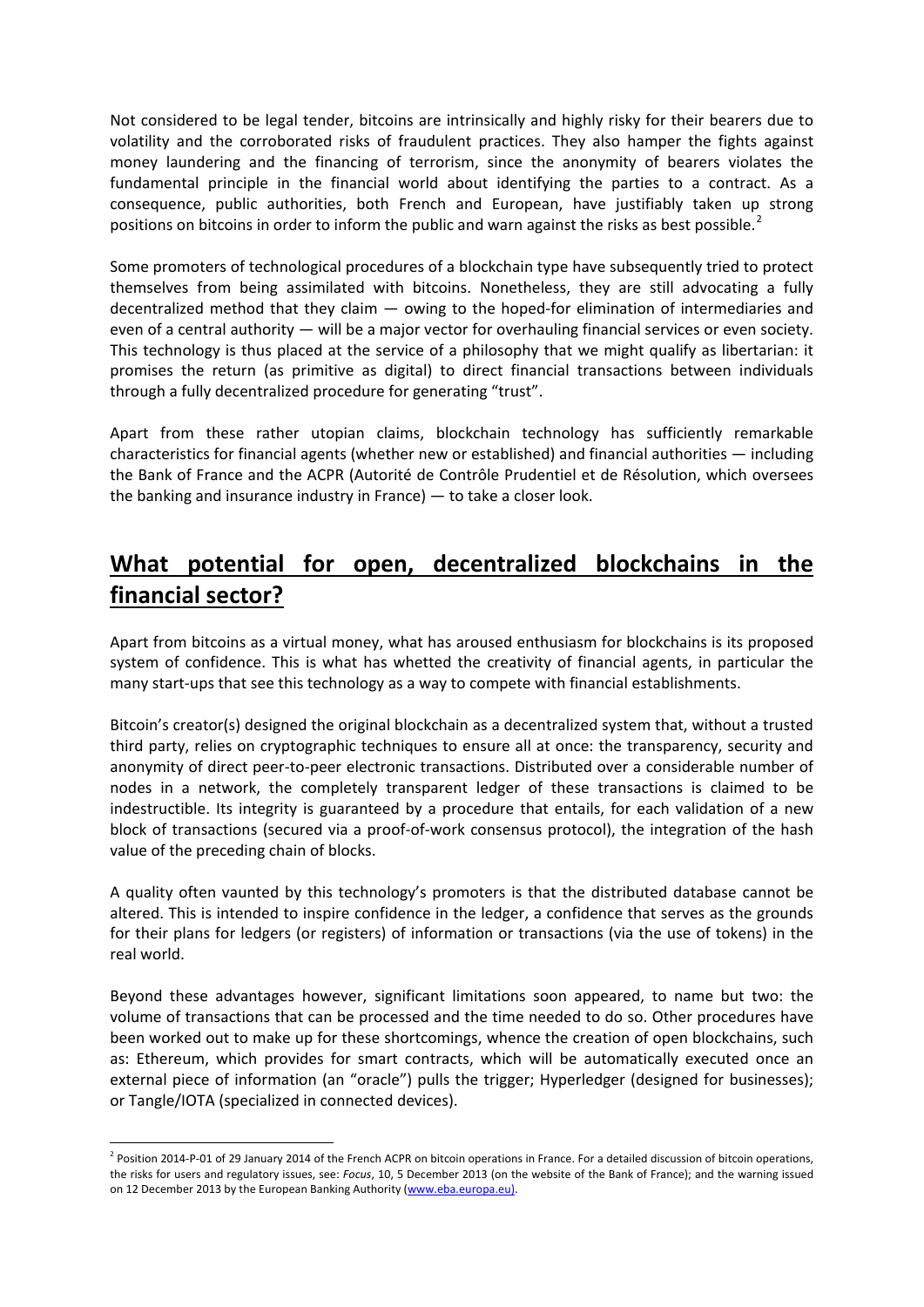By interacting "intelligently" with the real world, smart contracts allow for actions more sophisticated than a simple transaction using a cryptocurrency (even one improved with a few bytes of characters as in the case of bitcoins). For example, some insurance policies relying on smart contracts propose booking policies that automatically pay an indemnity depending on the arrival times of a flight at an airport.

However the foundational characteristics of open blockchains (their being both "public" and decentralized) still raise potentially crippling difficulties for deploying this technology on a large scale in the financial sector. These difficulties can be formulated as four dilemmas;

● DECENTRALIZATION VERSUS LIABILITY. Decentralization of the method for generating confidence in the system, despite its advantages (in particular, the security of a system shared by so many persons), does not allow for identifying the party legally liable for this security, someone accountable to both customers (for outages, reimbursements, the continuity of business, etc.) and regulatory authorities .

● FREEDOM VERSUS DEPENDENCE. An open blockchain seems to be a co-managed public good to which each and everyone contributes, in principle. In actual practice however, it turns out to be heavily dependent on a few programers and, too, on mining farms that, highly concentrated geographically and economically, are induced to form pools. $3$  The power of these stakeholders over the operation of an open blockchain challenges the claim to being "democratic". This can lead to literal schisms in the community, to a "hard fork" in the blockchain. This power ultimately raises the question of governance, since the trusted-thirdparty card, which blockchains supposedly threw out, still figures in the deck — which has been reshuffled, this card now having been dealt out to programmers and miners, power-holders that are much less transparent and accountable, and often pursue divergent goals.

● TRANSPARENCY VERSUS CONFIDENTIALITY. An open blockchain is transparent and efficient given the traceability of operations. It allows users to know about all transactions or records, like an auditing method that claims to be unique and intangible. But this characteristic soon runs afoul of trade secrecy, since a participating establishment does not want to disclose (in particular to competitors) the transactions that it makes on a blockchain.

● ANONYMITY VERSUS IDENTIFICATION: The libertarian principle underlying blockchains implies using pseudonyms to avoid identifying the parties involved. This opacity is not acceptable in affairs of money laundering and terrorism.

Given these dilemmas, it is not yet time to use open blockchains for regulated activities, not as long as we cannot imagine a blockchain built from the ground up in response to specific problems, including regulatory oversight, in the financial sector.

<span id="page-2-0"></span><sup>&</sup>lt;sup>3</sup> At least up to a certain point: these mining farms ought to remain below 50% of the network's computing power lest they jeopardize the proof-of-work protocol and thus undermine confidence in bitcoins — a confidence that makes the farms rich since they are remunerated… in bitcoins.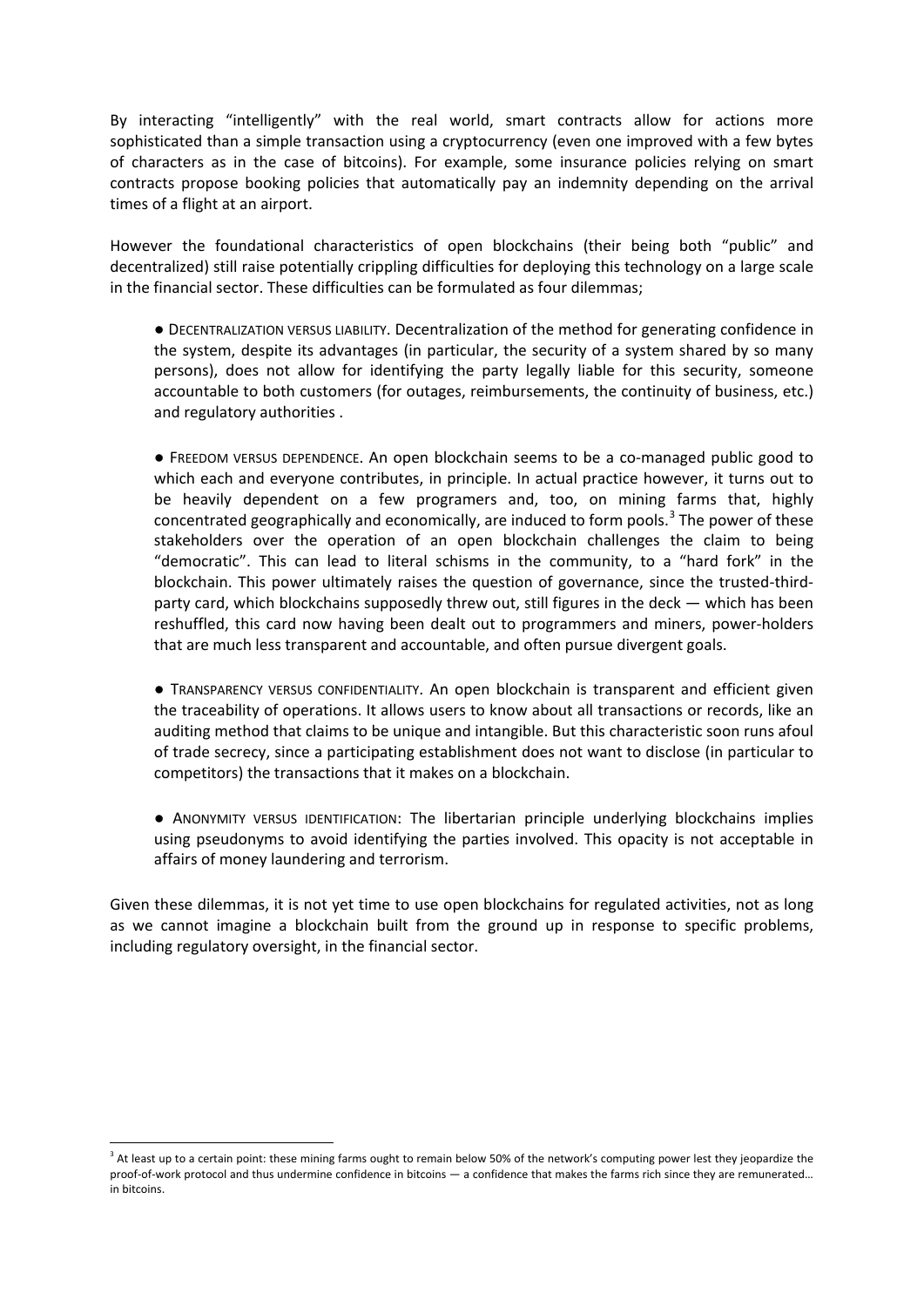## **Plans to incorporate a central authority in DLT**

Drawing on blockchain technology, financial agents have tried to create systems with themselves as the centralizing authority, the trusted third party. They would thus retain a privileged position in line with their current functions while resolving some of the aforementioned dilemmas.

The case the most out of true to open blockchains is fully private distributed ledgers. In practice, such a ledger is usually a database of transactions that is reproduced at several physical sites and benefits from cryptographic procedures for guaranteeing its integrity but without recourse to mining. Mining activities are pointless since there is *a priori* a strong confidence between nodes in the network, which are completely under a single party's control. Private blockchains can be used to optimize internal procedures in groups, for example, to immediately register and share information and transactions between companies belonging to the same holding or between different units belonging to the same company. In this case, oversight means supervising the eventual operational risks (cybersecurity, the cloud, etc.) that this sort of technique has for financial establishments — just as for any other new information-management technology, even one not solely and specifically related to blockchains.

Given the limitations of private blockchains (in particular for business-to-customer activities; B2C), systems have been developed that, with an architecture close to open blockchains, confer on a central third party the governance of the blockchain and the management of codes and of access to the system. They are often called "permissioned open blockchains". However this phrase covers quite different systems, ranging from one that grants permissions to a very few agents in the peerto-peer network (via a specific form of governance and code management — a system usually called a "consortium blockchain" when it involves companies) to a system of access that, in theory open, uses a consensus protocol that (copied after an open blockchain's) incorporates a party who centralizes permissions for access and users' data.

Depending on the uses, in particular, for generating the "confidence that exists *a priori*" among peers on the network, other consensus protocols have often been adopted that differ from Bitcoin's proofof-work system. This substantially improves efficiency compared with Bitcoin, where the energy costs of "mining" are very high.

There are plans for permissioned systems that would bring the ledger's properties of resilience (integrity and availability) closer to those of an open blockchain. These properties have to do with both the network's size (the bigger the network, the more copies of the ledger) and the energy spent to validate blocks in a proof-of-work consensus (the harder the proof, the more energy attackers hav e to spend to breach the system). One solution imagined — the sidechain — foresees having an open permissioned blockchain fork (we might say) into an open permissionless blockchain for reasons of security.

Most of the uses now imagined — whether by French regulatory authorities (for the registration of transactions involving unlisted securities)<sup>[4](#page-3-0)</sup> or in the plans made for asset management, payments, transfers or insurance — are tending toward permissioned open blockchains.

<span id="page-3-0"></span><sup>4</sup> Article 120 de Act n° 2016-1691 of 9 December 2016 on transparency, the fight against corruption and the modernization of the economy authorizes the government to reform, in the coming year, the corpus of law on financial securities. Within the scope of this reform are the clearing, settlement and transmission (via a system of shared electronic records) of transactions involving certain financial securities, when they are not subject to operations by a central custodian.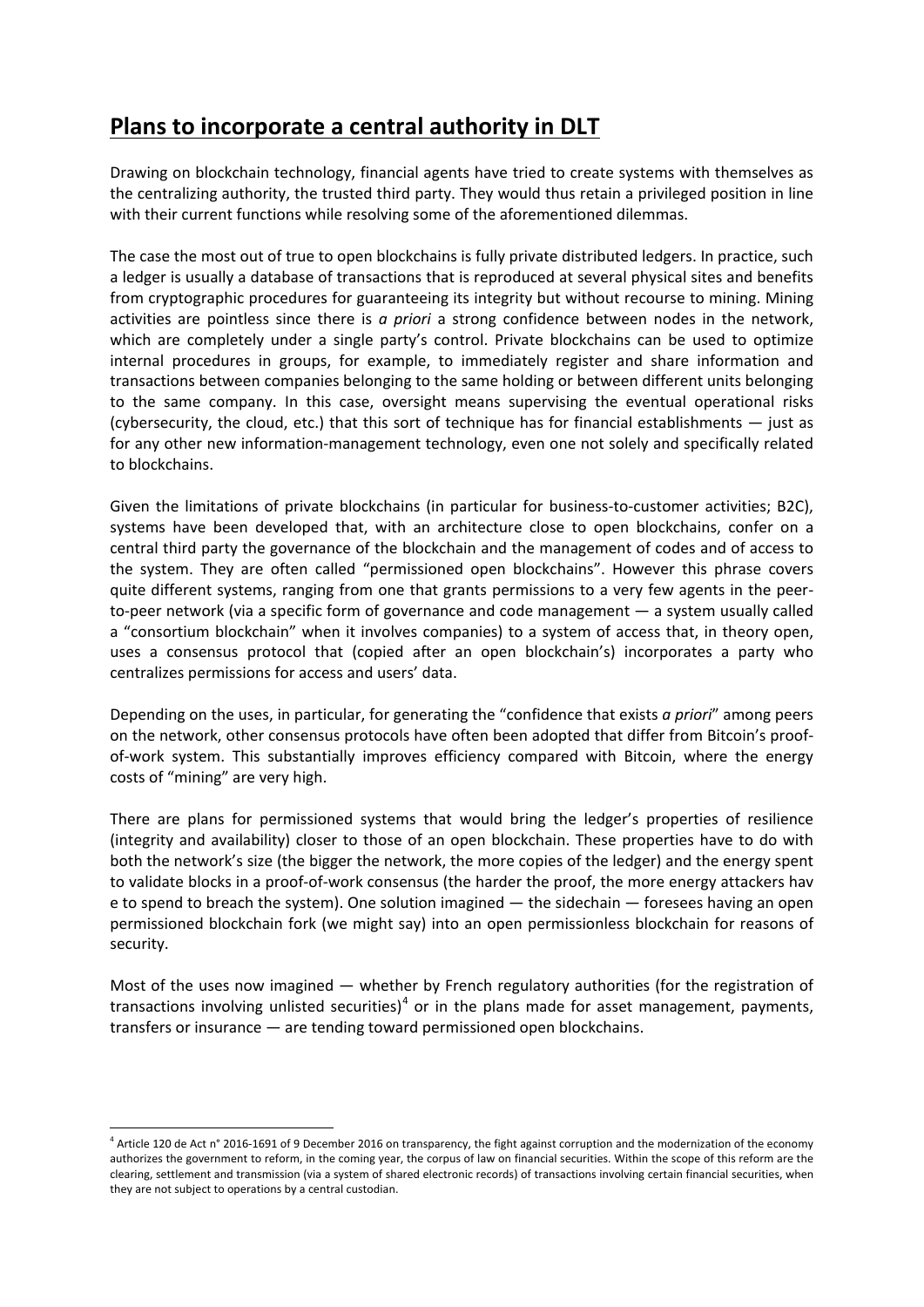Given that these various solutions refer to significantly different forms of DLT, we must examine case by case each proposition in order to determine how it measures up to regulatory requirements. The systems proposed have to comply with fundamental requirements about the security of transactions, consumer protection, and the fights against money laundering and the financing of terrorism. For instance, customers must always be identified, reliably, with documentation; and these identification measures must be reinforced in the absence of face-to-face contacts. Payments always have to meet security requirements (for instance, a reinforced authentication procedure). The planned-for systems will also have to comply with specific regulatory requirements (for instance, about the information to be provided prior to the signing of a contract).

Furthermore, establishments have to reckon with the applicable crosssectoral regulations, such as EU requirements relating to electronic signatures  $5$  or stemming from the recent EU regulation on protecting personal data, $6$  among them: the customer's consent prior to data processing, the "right" to be forgotten" (an apparently hard-to-meet requirement since blockchains are immutable) and EU requirements about electronic signatures.

### **ACPR's FinTech Innovation and the Bank of France**

To fall in step with the digital revolution (in which blockchains are on the march) in financial services and to be ready to oversee an increasingly electronic financial sector, the ACPR set up in June 2016 FinTech Innovation, a laboratory devoted to financial technology and innovation. FinTech works closely with the Financial Market Authority, along with which the ACPR organizes a Forum FinTech, which brings together banks, insurance companies and other partners as well as public authorities. The topics discussed have to do with the regulation of innovation and the regulatory problems related to blockchain technology (for instance, the legal worth of operations recorded on a blockchain or in smart contracts). As an independent authority affiliated with the Bank of France, the ACPR maintains an ongoing dialog about blockchain technology with experts from the Bank.

Having soon realized how important this new technology is for the performance of certain duties (payment systems and market infrastructures, monetary policy, banking services), the Bank of France decided to run tests in order to form an opinion about its potential. The central bank's chief digital officer is in charge of several experiments using this technology. The Madre Project, conducted with investment banks, has the aim of maintaining a decentralized register of ICS identifications, which are used for direct debits in the Single Euro Payments Area (SEPA).<sup>[7](#page-4-2)</sup> French banks currently exchange ICS information through the Bank of France, which centralizes requests, generates identifications and communicates them to the parties concerned. Thanks to DLT, the register is kept through smart contracts on a blockchain, which the banks can consult directly. The Bank of France thus manages to be an ICS service-provider since requests are automatically processed in accordance with the rules preset on the blockchain. For this system's governance, the only role still played by the Bank of France is to accredit participating banks (and thus reinforcing its position as a trusted third party).

<span id="page-4-0"></span><sup>5</sup> Regulation n° 910/2014 of the European Parliament and of the Council of 23 July 2014 on electronic identification and trust services for electronic transactions in the internal market. Full text available at:

[http://eur-lex.europa.eu/legal-content/EN/TXT/HTML/?uri=OJ:JOL\\_2014\\_257\\_R\\_0002&from=EN.](http://eur-lex.europa.eu/legal-content/EN/TXT/HTML/?uri=OJ:JOL_2014_257_R_0002&from=EN)

<span id="page-4-1"></span><sup>&</sup>lt;sup>6</sup> The GDPR (General Data Protection Regulation): Regulation (EU) 2016/679 of the European Parliament and of the Council of 27 April 2016 on the protection of natural persons with regard to the processing of personal data and on the free movement of such data. Available via: [http://eur-lex.europa.eu/legal-content/EN/TXT/?qid=1478961410763&uri=CELEX:32016R0679.](http://eur-lex.europa.eu/legal-content/EN/TXT/?qid=1478961410763&uri=CELEX:32016R0679)

<span id="page-4-2"></span> $7$  The ICS replaced the TIP on 1 August 2014.